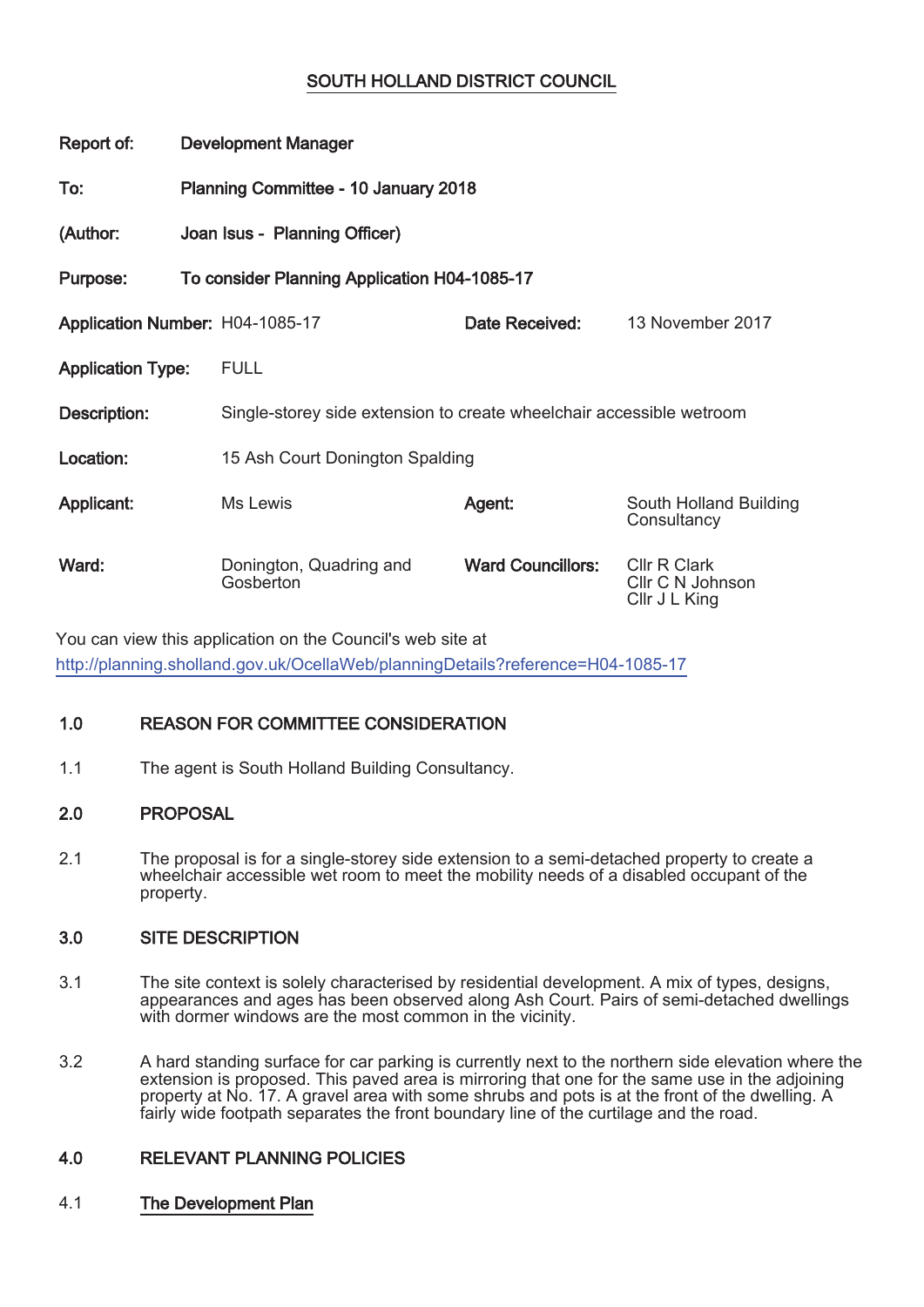South Holland District Local Plan, July 2006

The South Holland Local Plan 2006 was formally adopted on 18 July 2006. Following a direction from the Government Office for the East Midlands under paragraph 1(3) of Schedule 18 to the Planning and Compulsory Purchase Act 2004, as of 18 July 2009 only certain Local Plan policies have been extended and continue to form part of the development plan. In the context of those saved policies referred to below, it is considered that the Local Plan was adopted in general accordance with the Planning and Compulsory Purchase Act 2004 (albeit under the transitional arrangements). Those policies referred to below are considered to accord with the thrust of guidance set out in the National Planning Policy Framework, and in the context of paragraph 215 of the NPPF should therefore continue to be given substantial weight in the decision making process.

Policy SG17 - Protection of Residential Amenity Policy SG20 - Extensions and Alterations to Existing Buildings

If regard is to be had to the development plan for the purpose of any determination to be made under the Planning Acts, Section 38 (6) to the Town and Country Planning Act as amended by the 2004 Act states that the determination must be made in accordance with the plan unless material considerations indicate otherwise.

#### National Guidance

National Planning Policy Framework (NPPF), March 2012

Paragraph 14 - The presumption in favour of sustainable development Paragraph 17 - Core planning principles Section 7 - requiring good design

Planning Practice Guidance (PPG), 2014

## 5.0 RELEVANT PLANNING HISTORY

5.1 None.

## 6.0 REPRESENTATIONS

6.1 None.

## 7.0 MATERIAL CONSIDERATIONS

7.1 Key issues for consideration regarding this application are:

-Design and layout of the proposed extension, and -Residential amenity

- 7.2 Design and layout of the proposed extension
- 7.3 The design, scale and layout of the proposal is considered to be appropriate for the site. It is modest in scale being approximately 2.5 metres from the existing side wall and 4.68 metres deep. The overall height would not exceed 2.7 metres.
- 7.4 The proposed extension would not be considered therefore to adversely alter the appearance of the dwelling, or its visual or architectural relationship with adjoining development or the character of the area. In addition, the benefits of the proposal would outweigh its impact as it will provide a much needed walk in shower and toilet which will serve the needs of the current occupier. The proposal therefore appears to be in accordance with Local Plan Policy SG20 which allows development which would not adversely alter the appearance of the building, or its architectural relationship with adjoining development or the character of the area and section 7 of the National Planning Policy Framework 2012 which encourages good design.

#### 7.5 Residential amenity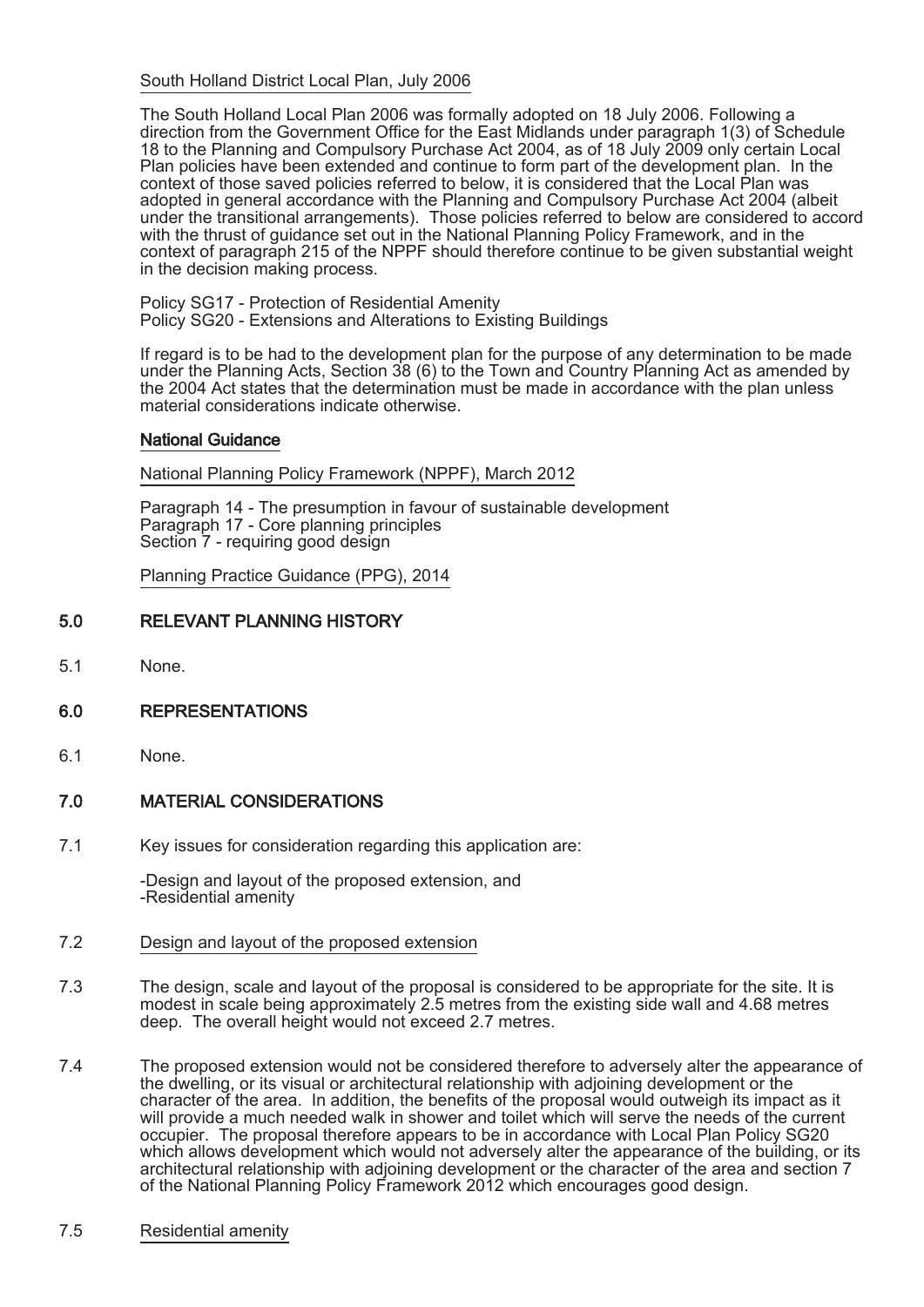- 7.6 Due to the location of the proposed extension, there would be minimal impact on surrounding properties. There would be one window in the rear elevation. The proposal would not, therefore, adversely impact residential amenity in terms of overlooking, overbearing or overshadowing. The application would therefore comply with Local Plan Policy SG17 which seeks to protect residential amenity.
- 7.7 Conclusion
- 7.8 There have been no objections to the application. The proposals put forward are modest, of appropriate design and would improve the living conditions of the occupants.

## 8.0 RECOMMENDATIONS

8.1 Grant permission subject to those conditions listed at Section 9.0 of this report.

## 9.0 CONDITIONS

1. The development must be begun not later than the expiration of three years beginning with the date of this permission.

Reason: As required by Section 91 of the Town and Country Planning Act 1990 as amended by the Planning and Compulsory Purchase Act 2004.

2. The development hereby permitted shall be carried out in accordance with the following approved plans:

> Drw No 01 (Existing Ground); Drw No 02 (Existing 3D View); Drw No 03 (Existing Photos); Drw No 04 (Proposed Ground); Drw No 06 (Proposed Section 1; Drw No 07 (Proposed Section 2); Drw No 08 (Proposed 3D VIew); Drw No 09 (Site Block Location); Drw No 10 (Proposed Elevations); Drw No 11 (Existing Elevations); Drw No 12 (Existing Block Plan); Drw No 13 (Proposed Block Plan)

Reason: For the avoidance of doubt and in the interests of proper planning.

3. All new and replacement brickwork utilised in carrying out the development hereby permitted shall match as closely as possible that of the principal existing building on the site in terms of the type of brick(s), mortar mix and method of bonding.

> Reason: In the interests of the architectural and visual integrity of the overall development and the visual amenity of the area in which it is set. This Condition is imposed in accordance with Policy SG20 of the South Holland Local Plan, 2006.

4. The Local Planning Authority has acted positively and proactively in determining this application by assessing it against all material considerations, including national guidance, planning policies and representations that have been received during the public consultation exercise, and subsequently determining to grant planning permission.

> This decision notice, the relevant accompanying report and the determined plans can be viewed online at http://planning.sholland.gov.uk/OcellaWeb/planningSearch

Background papers:- Planning Application Working File

## Lead Contact Officer

Telephone Number: 01775 764428

Name and Post: Richard Fidler , Development Manager Email Final rfidler@sholland.gov.uk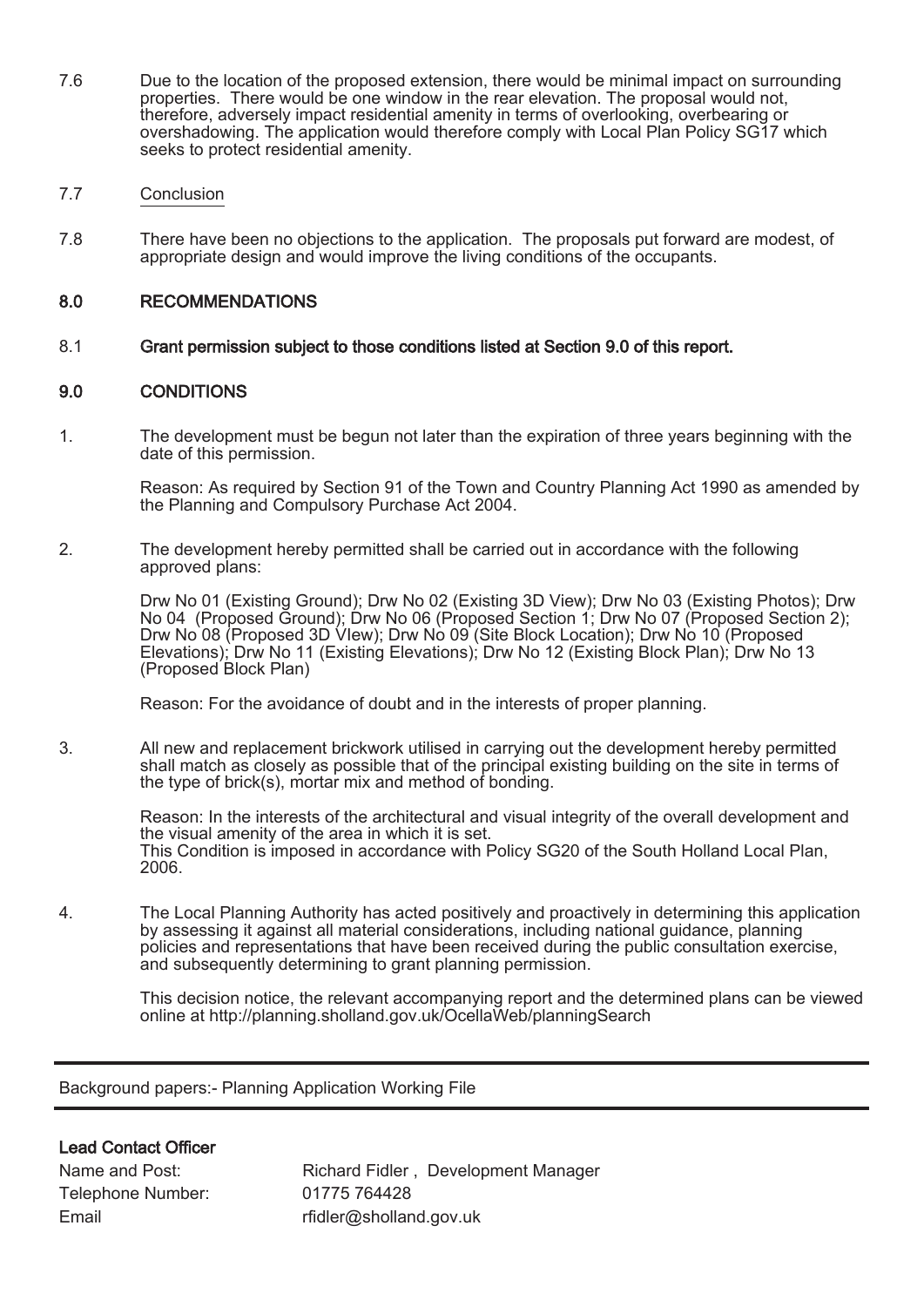Appendices attached to this report:<br>Appendix A Plan A Appendix A